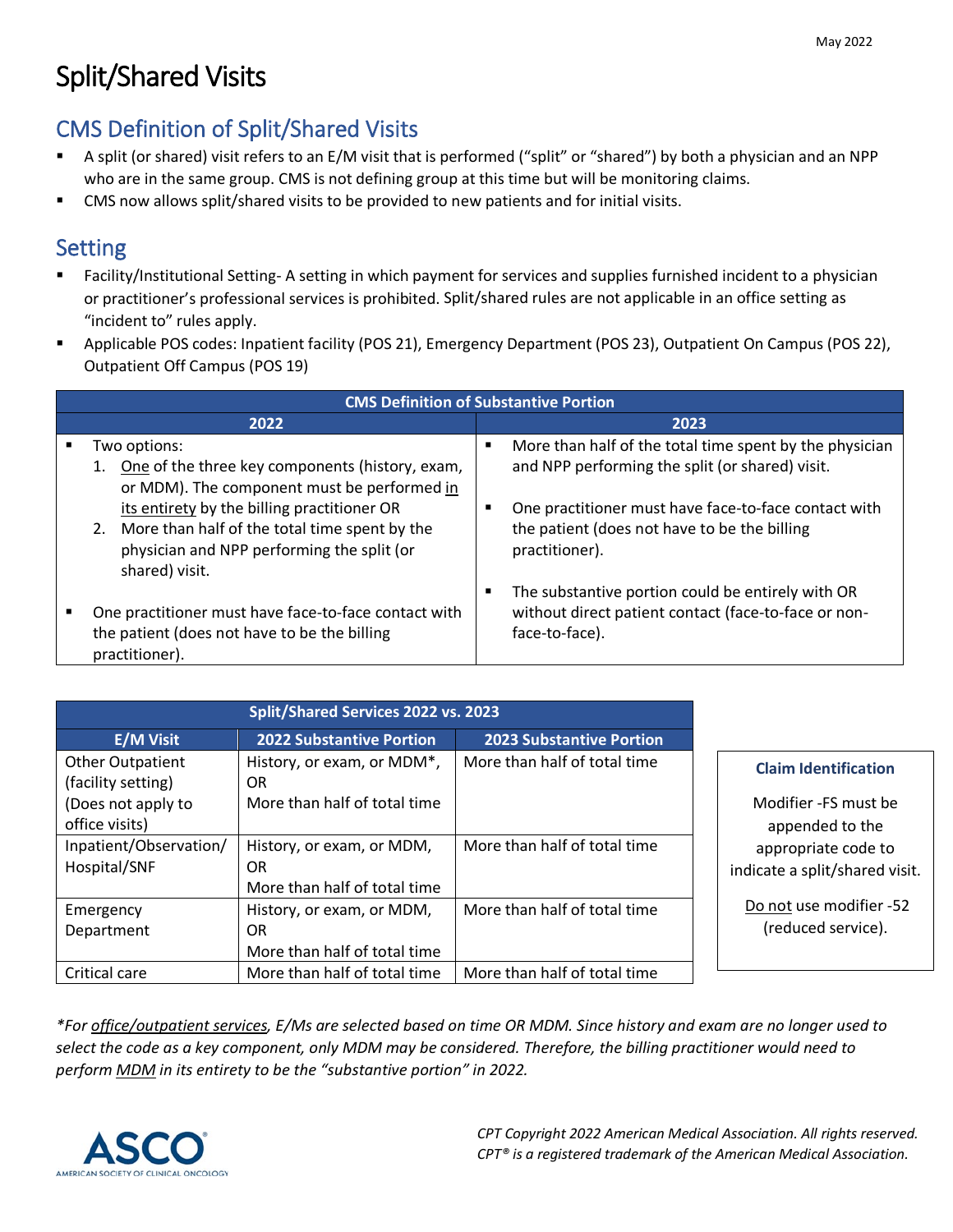# Prolonged E/M Services

*Information about Prolonged E/M services may be found in the ASCO webinar ["Prolonged Evaluation and Management](https://players.brightcove.net/14498944001/default_default/index.html?videoId=6246687559001)  [Services in 2021"](https://players.brightcove.net/14498944001/default_default/index.html?videoId=6246687559001) or on [ASCO Practice Central.](https://practice.asco.org/billing-coding-reporting/coding-reimbursement)*

- The physician or practitioner who spent more than half the total time would bill for the primary E/M visit and the prolonged service code(s).
- The time requirements for the E/M service and the prolonged service code must BOTH be attained.

|                                   | 2022                        | 2023                     |                        |
|-----------------------------------|-----------------------------|--------------------------|------------------------|
| <b>E/M Visit Family</b>           | <b>Key Component</b>        | <b>Time</b>              | <b>Time Only</b>       |
| <b>Other Outpatient (facility</b> | Combined time of both       | Combined time of both    | Combined time of both  |
| setting)                          | practitioners must meet the | practitioners must meet  | practitioners must     |
|                                   | threshold for reporting     | the threshold for        | meet the threshold for |
| (Does not apply to office visits  | HCPCS G2212                 | reporting                | reporting              |
| POS 11)                           |                             | <b>HCPCS G2212</b>       | HCPCS G2212            |
| Inpatient/Observation/Hospital/   | Combined time of both       | Combined time of both    | Combined time of both  |
| <b>Nursing Facility</b>           | practitioners must meet the | practitioners must meet  | practitioners must     |
|                                   | threshold for reporting     | the threshold for        | meet the threshold for |
|                                   | CPT 99354-9 (60+ minutes    | reporting                | reporting prolonged    |
|                                   | > typical)                  | CPT 99354-9 (60+ minutes | services               |
|                                   |                             | > typical)               |                        |

**HCPCS code G2212:** 15-minute prolonged service, office/outpatient **CPT codes 99354-99355:** 1-hour prolonged service, direct contact, office/outpatient **CPT codes 99356-99357:** 1-hour prolonged service, inpatient/observation **CPT codes 99358-99359:** 1-hour prolonged service, office/outpatient, different day

## Distinct Time

- Per CPT guidelines: only distinct time may be counted (the time spent *separately* by each practitioner).
- **If the practitioners jointly meet with or discuss the patient, the time may only be attributed to the practitioner who** performed the substantive part of the visit (more than half the total time).

## Documentation

- The medical record must identify the physician *and* NPP who performed the visit.
- The individual who performed the substantive portion of the visit (and therefore bills for the visit) must sign and date the medical record.

## Reimbursement

- Payment is made to the practitioner who performs the substantive portion of the visit.
- To report under the physician NPI, a substantive portion of the visit must be performed by the physician. The service cannot be reported under the physician if the substantive portion was performed by the NPP.

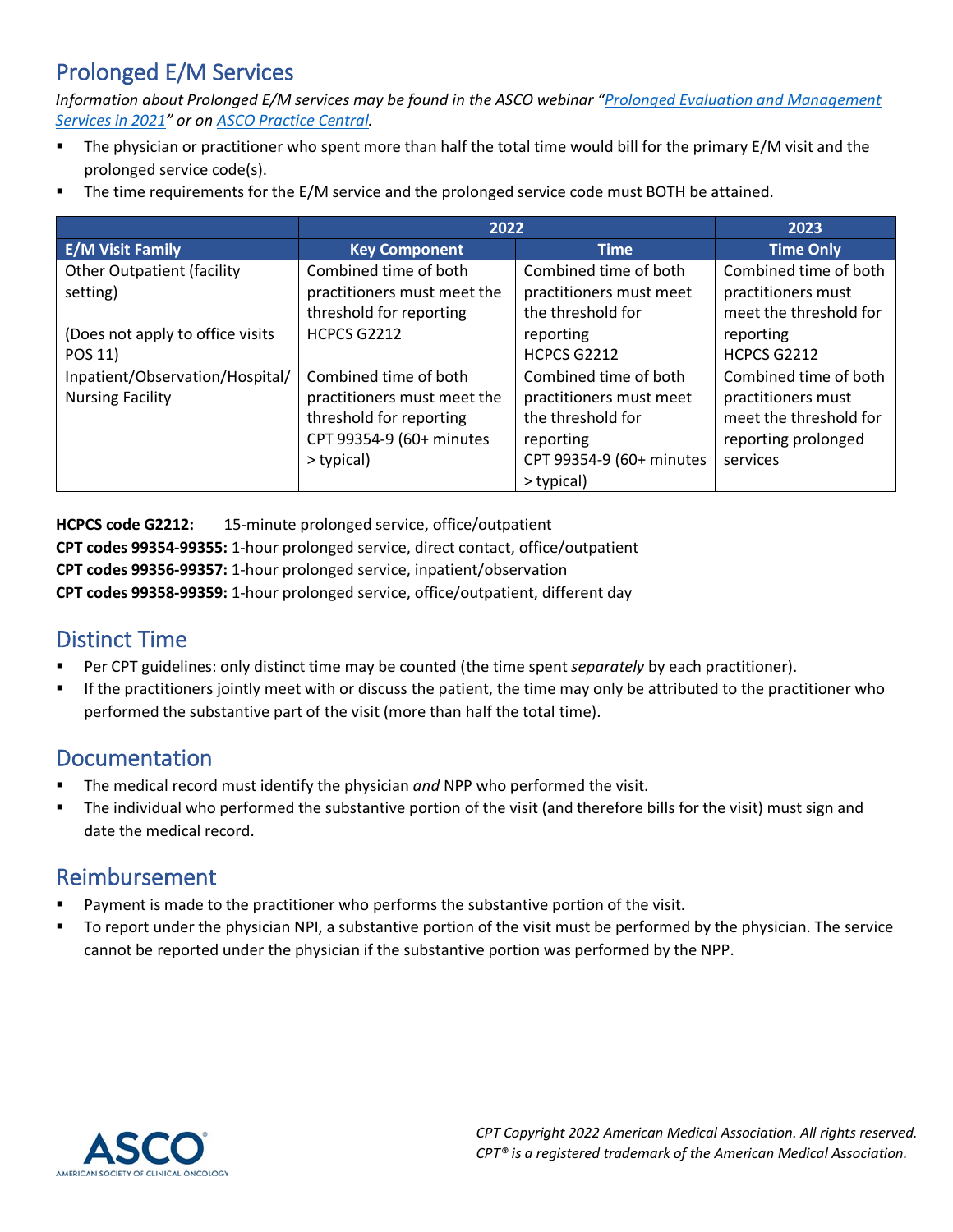# Reporting Steps



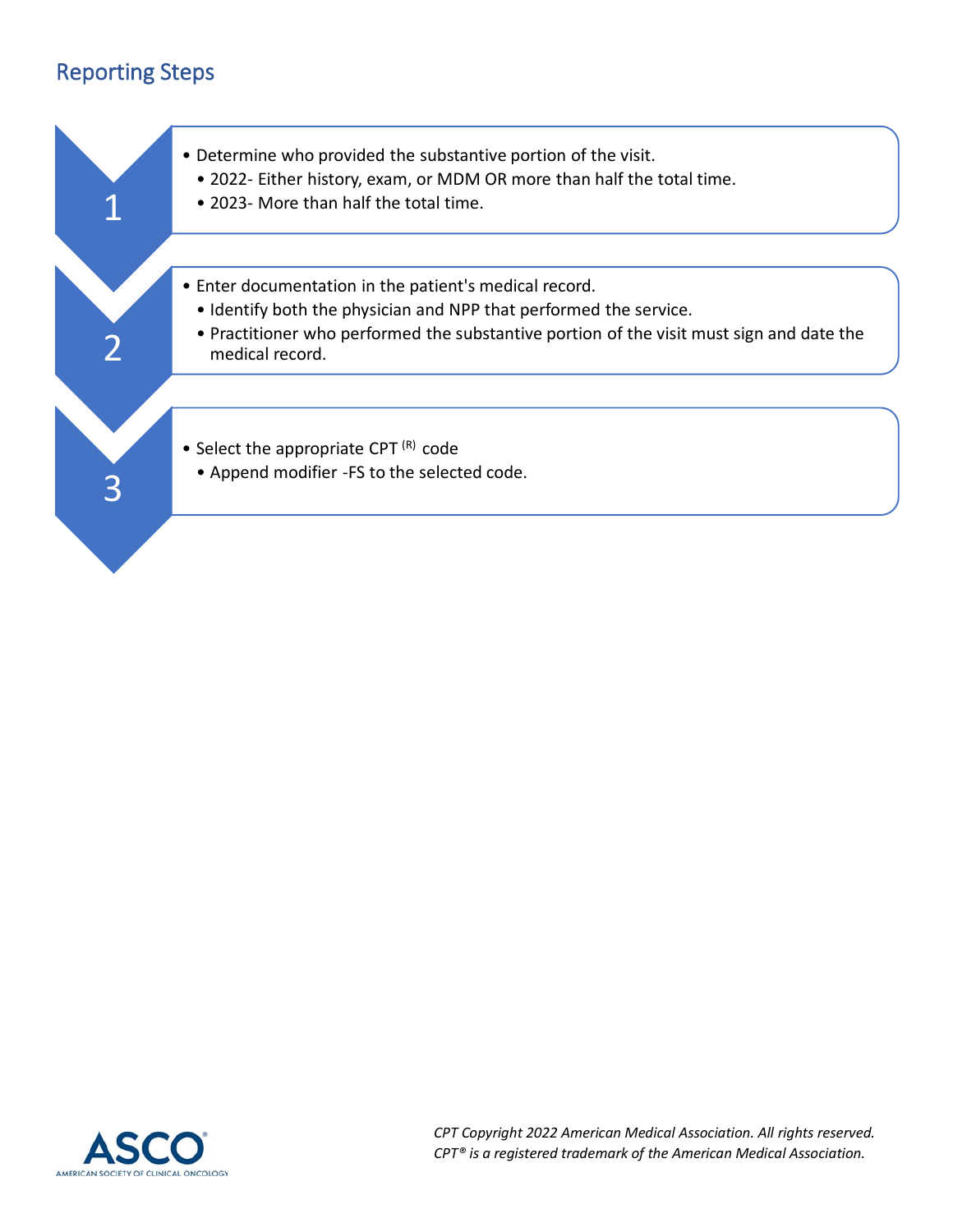# Reporting Examples

**Example 1- Distinct Time Only.**

NPP spends **10** minutes with the patient

Physician spends **15** minutes with the patient.

Total time= **25** minutes

The physician spent the substantive portion of the visit with the patient (**more than half of 25 minutes**). Therefore, the **physician** would report the service.



**Example 2- Joint Time**

NPP spends **10** minutes with the patient Physician spends **15** minutes with the patient. **Total distinct time**: **25 minutes** (Physician performed the substantive portion)

The physician and NPP met for **5 minutes** to discuss the patient (joint time). **Total time: 25 minutes** of distinct time + **5 minutes** of joint time= **30 minutes**

The physician spent the substantive portion of the visit in distinct time. The **5 minutes** of joint time would be attributed to the billing provider (physician).